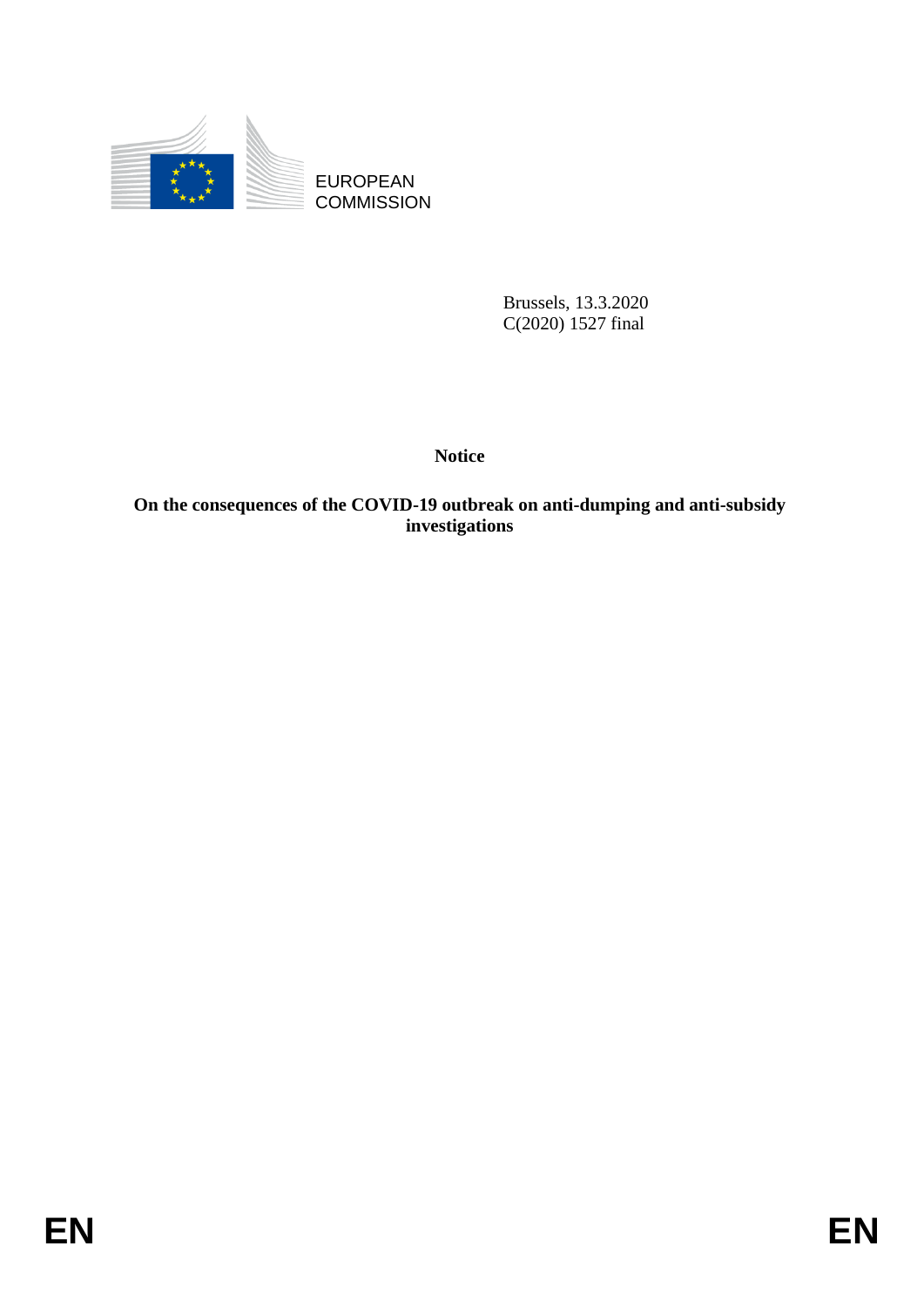#### **Notice**

### **On the consequences of the COVID-19 outbreak on anti-dumping and anti-subsidy investigations**

### **1. Background**

1

The safety measures applied due to the threat of COVID-19 transmission may impact trade defence investigations in two main ways: (1) on spot verifications, and (2) deadlines within which interested parties have to respond to Commission's information requests.

The COVID-19 outbreak originally affecting mostly the People's Republic of China, has spread to many other locations around the world. The safety measures aimed at limiting the spread of COVID-19 have an impact on parties involved in trade defence investigations located or closely interlinked with the areas affected by the virus. This notice therefore applies to all those parties.

# **2. Impact of COVID-19 on anti-dumping and anti-subsidy investigations a) On spot verifications**

Article 16 of Regulation (EU) 2016/1036 of the European Parliament and of the Council of 8 June 2016 on protection against dumped imports from countries not members of the European Union<sup>1</sup> and Article 26 of Regulation (EU) No 2016/1037 of the European Parliament and of the Council of 8 June 2016 on protection against subsidised imports from countries not members of the European Union<sup>2</sup> ('the basic Regulations') state that 'the Commission shall, where it considers it appropriate, carry out visits to examine the records of importers, exporters, traders, agents, producers, trade associations and organizations and to verify information provided'.

As a result of the COVID-19 outbreak, the European Commission decided to suspend all nonessential travel to the affected areas and to postpone all face-to-face meetings with visitors from these areas.

In case information provided by exporting producers located in the areas affected by COVID-19 is not subject to verification on spot because of travel restrictions or other safety measures, the Commission will endeavour to consider the information properly submitted by the parties and to cross-check such information with other information available if feasible. If the Commission is not satisfied with the accuracy or completeness of the information submitted, it will have to base its findings only on the verified or other proven facts on the record of the investigation.

<sup>&</sup>lt;sup>1</sup> Regulation (EU) 2016/1036 of the European Parliament and of the Council of 8 June 2016 on protection against dumped imports from countries not members of the European Union, OJ L 176, 30.6.2016, p. 21–54

 $2^{2}$  Regulation (EU) 2016/1037 of the European Parliament and of the Council of 8 June 2016 on protection against subsidised imports from countries not members of the European Union, O*J L 176, 30.6.2016, p. 55–91*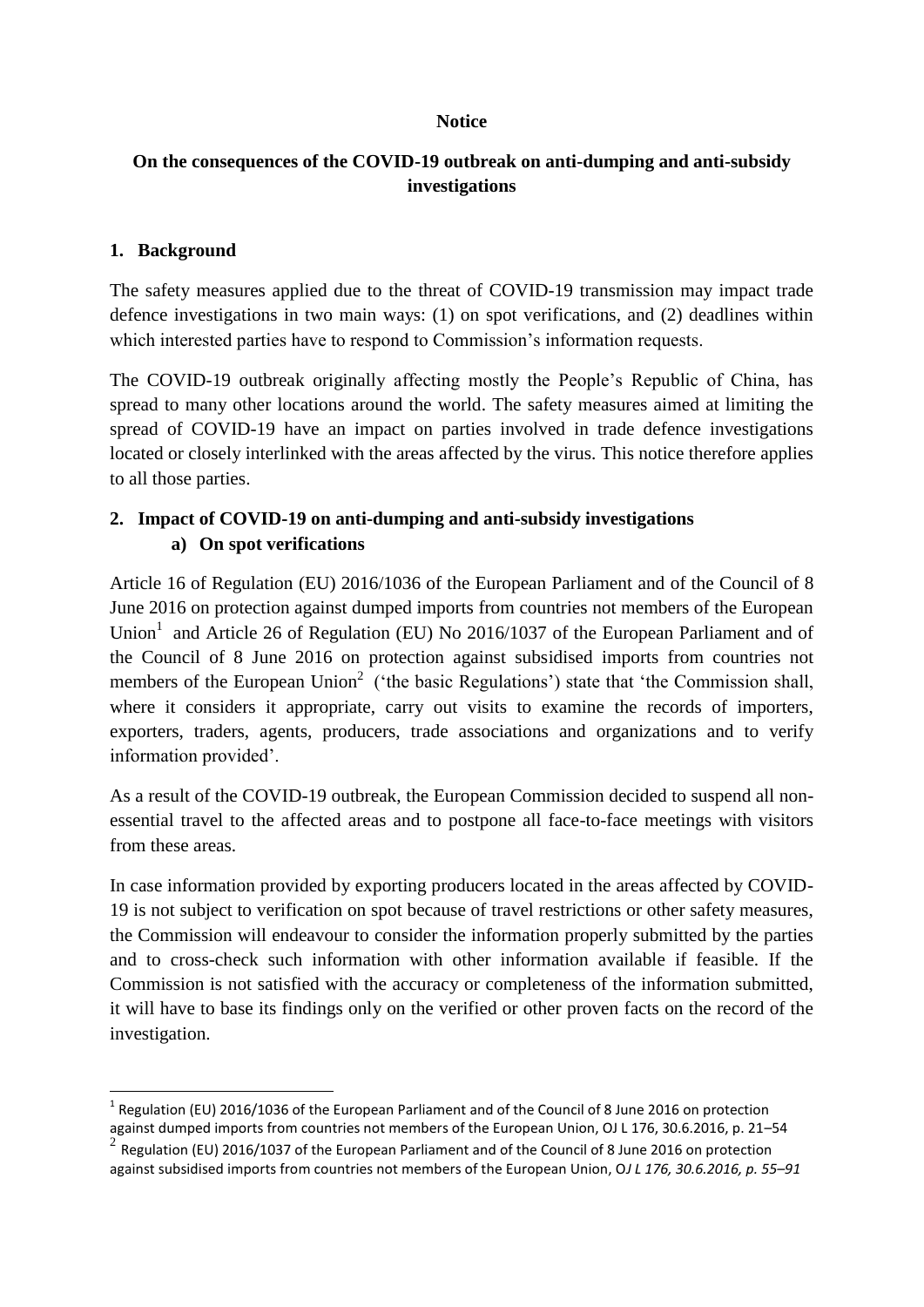For this purpose, the Commission will carefully examine, *inter alia*, the following information when making its finding with respect to the imports under investigation:

— the complaint and the verified information contained therein submitted on behalf of the Union industry pursuant to Articles 5 or 10 of the respective basic Regulations,

— the information submitted pursuant to Articles  $6(2)$  or  $11(2)$  of the respective basic Regulations by other interested parties, in particular exporting producers, which can be properly verified by the Commission services in Brussels.

In this respect, the utmost cooperation will be required from interested parties, in particular in providing information which is sufficiently detailed, can be crosschecked from independent and verifiable sources and is fully and properly certified.

As concerns questionnaire responses submitted by exporting producers subject to the methodology falling under Article 2(6a) of the basic anti-dumping Regulation, the exporting producers are requested to pay particular attention to ensure they comply with the General Instructions of the questionnaire, in particular Point (1): "To be able to verify your response and link it to your accounting and management records, submit all worksheets (usually Excel files and/or other extractions from your company's databases) used for preparing data for this questionnaire together with your questionnaire reply and provide a detailed explanation on how the worksheets were compiled and how to reconcile the figures and data in the worksheets with the figures and data submitted in the questionnaire and the annexed tables".

If such necessary information cannot be provided by interested parties, the Commission may make its findings on the basis of the facts available in accordance with Articles 18 and 28 of the respective basic Regulations.

In this context, the Commission will take particular care that due process and transparency requirements are observed.

### **b) Impact on time-limits**

Exporting producers and other parties located in areas affected by COVID-19 may be subject to safety measures preventing or limiting their ability to conduct business activities for extended periods of time. This may have an impact on the ability of parties to reply on time to questionnaires and other requests for information sent in the course of trade defence investigations. Articles 6(2) and 11(2) of the respective basic Regulations specify the time limit for replying to questionnaires. Sections 5 through 9 of Notices of Initiation set out additional provisions for the submission of information and the timeline of the investigation.

Section 9 of the Notices of Initiation provides for a possibility to grant a 7-day extension in case of exceptional circumstances. Since the COVID-19 outbreak is an unforeseen event constituting *force majeure* likely to impede the affected economic entities from complying with the relevant deadlines for submission of information, an extension of 7 days may be granted. For that purpose, the requesting parties must explain in detail how the measures linked to the COVOD-19 affect their capacity to provide the information requested.